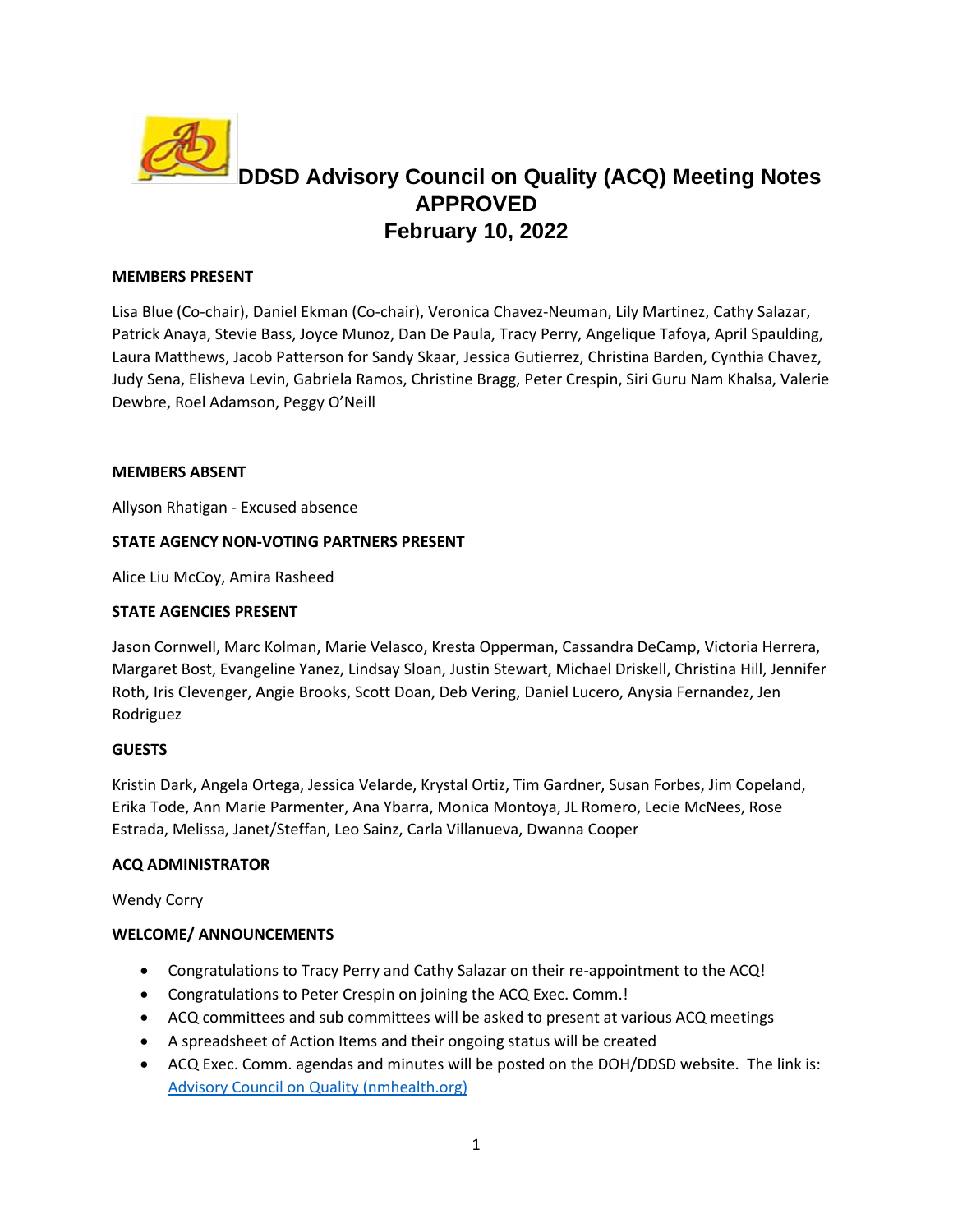- All ACQ meetings for 2022 have been posted on the DOH/DDSD website and agendas will be posted 2 weeks in advance of the ACQ meetings
- If you have any concerns you want to bring to the attention of the ACQ Exec. Comm. please contact any ACQ Exec. Comm. member (Daniel Ekman, Lisa Blue, Tracy Perry, Peter Crespin, Marc Kolman or Wendy Corry)

## **REVIEW OF MINUTES FROM DECEMBER 2021**

• Minutes were approved with minor revisions. Joyce Munoz moved to approve the minutes and Peter Crespin seconded the motion.

## **PUBLIC COMMENT**:

• Public Comments are recorded through ZOOM and are available through the ACQ website at https://www.nmhealth.org/about/ddsd/coco/acq/

## **NEW COMMITTEE UPDATE**

- By-laws committee: Daniel Ekman and Tracy Perry, the new chairs for this committee, have convened a committee, have regular meetings and are carefully reviewing each item individually.
- Nursing Shortage Committee: There was a lot of discussion on this, and Marc Kolman will convene this group.
- Numerous websites and links were shared as potential resources regarding the nursing shortage as follows:
- [https://www.santafenewmexican.com/news/legislature/new-mexico-grapples-with-health](https://www.santafenewmexican.com/news/legislature/new-mexico-grapples-with-health-care-staffing-shortage/article_b59b0dbe-82e5-11ec-9d9c-eb8b1570af1c.html)[care-staffing-shortage/article\\_b59b0dbe-82e5-11ec-9d9c-eb8b1570af1c.html](https://www.santafenewmexican.com/news/legislature/new-mexico-grapples-with-health-care-staffing-shortage/article_b59b0dbe-82e5-11ec-9d9c-eb8b1570af1c.html)
- [https://www.nmlegis.gov/Entity/LFC/Documents/Program\\_Evaluation\\_Reports/Program%20Ev](https://www.nmlegis.gov/Entity/LFC/Documents/Program_Evaluation_Reports/Program%20Evaluation%20-%20Nursing%20Expansion%20and%20Workforce.pdf) [aluation%20-%20Nursing%20Expansion%20and%20Workforce.pdf](https://www.nmlegis.gov/Entity/LFC/Documents/Program_Evaluation_Reports/Program%20Evaluation%20-%20Nursing%20Expansion%20and%20Workforce.pdf)
- NM grapples with health care staffing shortage 2.7.2022. [https://nmpoliticalreport.com/2022/02/07/new-mexico-grapples-with-health-care-staffing](https://nmpoliticalreport.com/2022/02/07/new-mexico-grapples-with-health-care-staffing-shortage/)[shortage/](https://nmpoliticalreport.com/2022/02/07/new-mexico-grapples-with-health-care-staffing-shortage/)
- The 2021 American Nursing Shortage: A Data Study [https://www.usa.edu/blog/nursing](https://www.usa.edu/blog/nursing-shortage/)[shortage/](https://www.usa.edu/blog/nursing-shortage/)
- [https://nursejournal.org/articles/the-us-nursing-shortage-state-by-state](https://nursejournal.org/articles/the-us-nursing-shortage-state-by-state-breakdown/#:~:text=The%20U.S.%20Nursing%20Shortage%3A%20A%20State-by-State%20Breakdown%20,%20%209.25%20%2048%20more%20rows%20)[breakdown/#:~:text=The%20U.S.%20Nursing%20Shortage%3A%20A%20State-by-](https://nursejournal.org/articles/the-us-nursing-shortage-state-by-state-breakdown/#:~:text=The%20U.S.%20Nursing%20Shortage%3A%20A%20State-by-State%20Breakdown%20,%20%209.25%20%2048%20more%20rows%20)[State%20Breakdown%20,%20%209.25%20%2048%20more%20rows%20](https://nursejournal.org/articles/the-us-nursing-shortage-state-by-state-breakdown/#:~:text=The%20U.S.%20Nursing%20Shortage%3A%20A%20State-by-State%20Breakdown%20,%20%209.25%20%2048%20more%20rows%20)
- Microsoft Word [Nursing Draft in Template 07.09.20 \(nmlegis.gov\)](https://www.nmlegis.gov/Entity/LFC/Documents/Program_Evaluation_Reports/Program%20Evaluation%20-%20Nursing%20Expansion%20and%20Workforce.pdf)

# **ELECTRONIC VISIT VERIFICATION (EVV) COMMIITTEE DISCUSSION:**

- Lengthy discussion on the need to create a new EVV committee of the ACQ or utilize existing committees such as the Stakeholders group (mostly for vendors) or MVAC.
- Some people stated they want the Stakeholders meetings to continue as it currently exists.
- Some vendors have not felt welcome at the MVAC meetings to discuss EVV.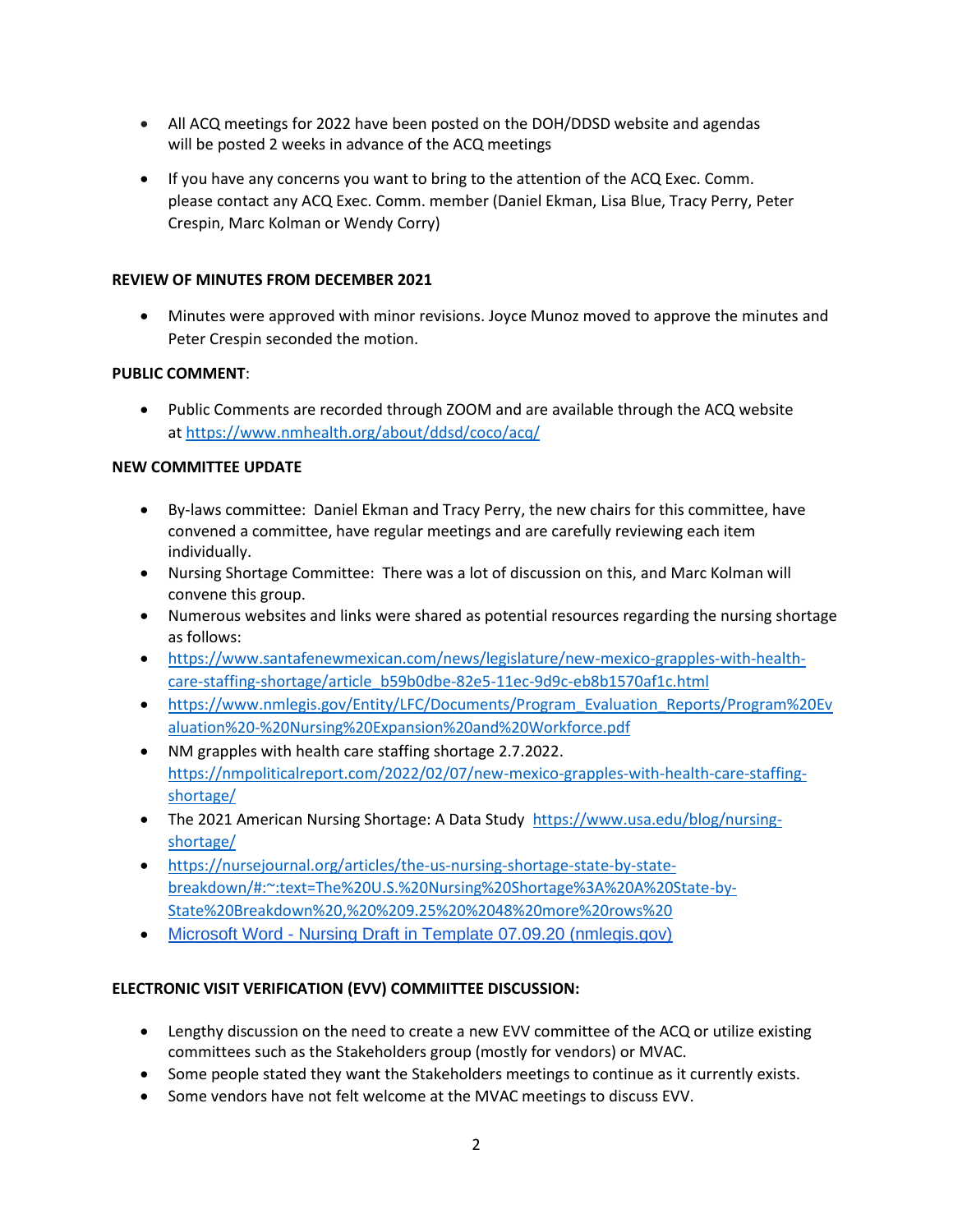- Suggestion to have a few separate meetings with everyone invited to hear people's concerns, especially families.
- No final decision made on whether to create a new EVV committee of the ACQ.
- Email Kresta Opperman and Melanie Buenviaje with any concerns.
- Concern expressed about a new form that is difficult to use. The following link was shared: "You may find self-directed forms for Mi Via, Supports Waiver Participant Directed, and Self-Directed Community Benefit on the Medicaid Portal at the link below": <https://nmmedicaid.portal.conduent.com/static/ProviderInformation.htm#Self-DirectionForms>

## **ELECTION OF ACQ CO-CHAIRS:**

- Co-chairs need to be re-approved after 2 years.
- ACQ members voted unanimously to have Daniel Ekman and Lisa Blue continue as co-chairs.

## **DIRECTOR'S UPDATE:**

- Jason Cornwell, The DDSD Director provided a report on COVID 19, the vaccine and other DDSD business including the DDSD budget, provider capacity study, Jackson lawsuit status, etc.
- This PowerPoint is included with the notes and were sent to all ACQ Interested Parties.
- An initial discussion on oversight and training requirements for the Mi Via waiver was conducted.

## **PRESENTATION ON THE DEVELOPMENTAL DISABILITIES SYSTEM ON QUALITY IMPROVEMENT (DDSQI)**

- Jason Cornwell, The DDSD Director provided an initial report on the DDSQI. Questions will be taken during the April ACQ meeting.
- This PowerPoint is included with the notes and were sent to all ACQ Interested Parties.

# **ATTORNEY GENERALS' OFFICE CONNECTIVITY PROJECT UPDATE:**

• Re-scheduled to the April ACQ meeting

## **MI VIA ADVISORY COMMITTEE (MVAC) REPORT:**

- Had a full quorum at their recent meeting, still need to get five members. ALL ACQ Interested Parties will be sent the MVAC member application form if anyone is interested.
- Many thanks to Brad Hill who completed his term as chair. Currently looking for a new chair.
- The MVAC calendar of meetings will be distributed to everyone.
- MVAC submitted a very detailed report to HSD on recommendations to the New Mexico Administrative Code
- Regarding the ACQ request to review membership by-laws, MVAC would like to wait until the ACQ bylaws are revised so they can be consistent with the ACQ by-laws.

## **ELECTRONIC VISIT VERIFICATION UPDATE**

• See EVV Committee Discussion above